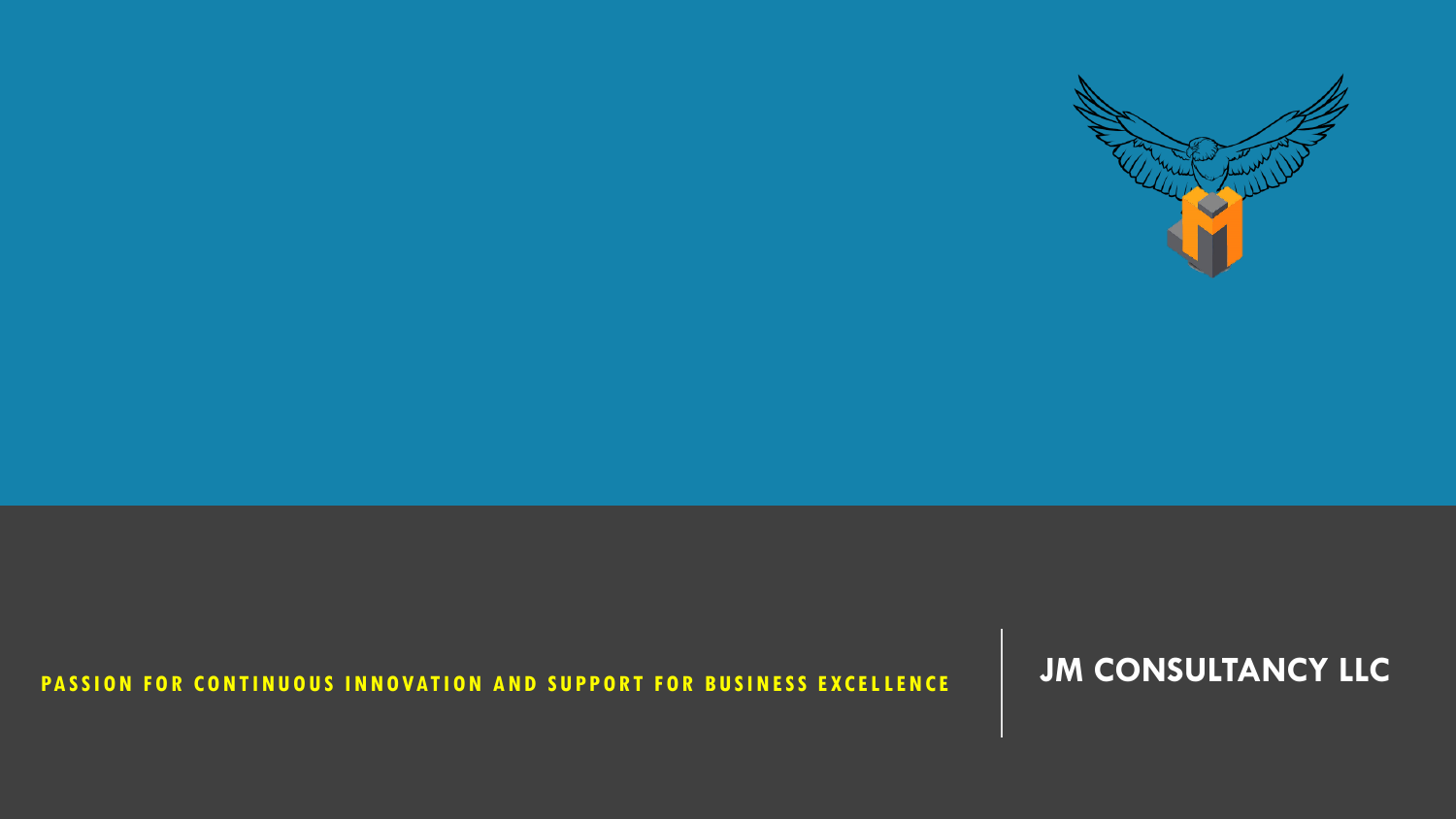# DRIVING SUCCESS THROUGH STRATEGIC IDEAS



Accuracy and transparency plays a vital role in the accounting sphere.

At JMC, we consider each customer as a strategic partners and not just a client, take special attention and care.

The founder has invested more than 20 years of professional experience that was secured from various industrial sectors.

At JMC, we established direct communication system whereby the clients can address all accounting, internal control and business related issues in an efficient and time-saving manner.

We serve SMEs who are unable to maintain proper accounting systems but still we can provide monthly feedback on the basis of MIS reports so that they can maintain their time deadlines without any hassles.

We schedule periodic meetings, examine their books of accounts and make a clear strategy through a checklist and log book method.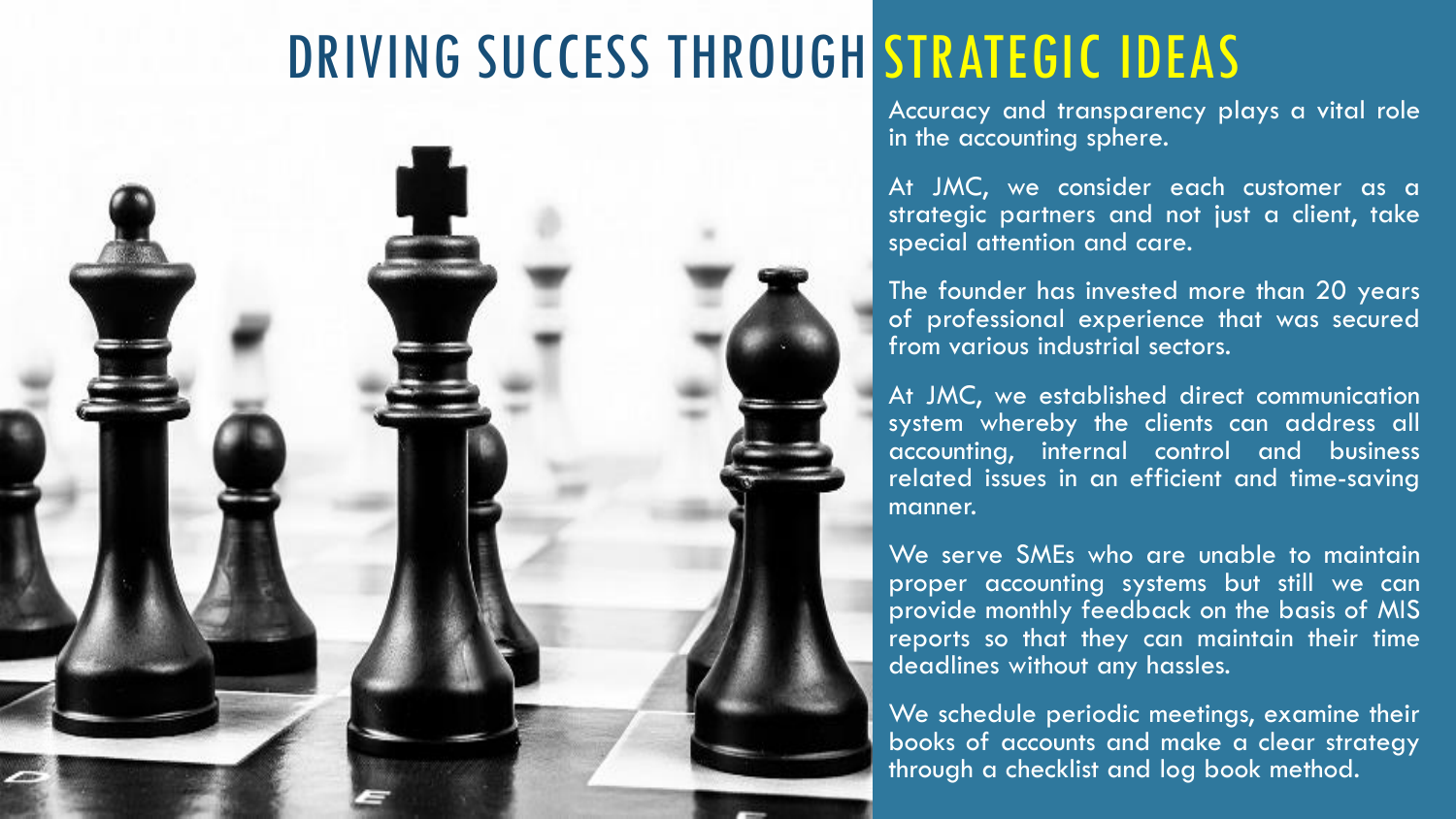

The founder, CA Janardhanan Poojali is a strategic and innovative leader. He is a member of the Institute of Chartered Accountants of India and possesses more than 20 years of experience in the field of accounting, finance, auditing and Taxation, through various industrial sectors viz., Auditing and Accounting Firm, Retail Trading, Real estate and Property developing company, IT Industry and Oil Trading Sectors.

Apart from Chartered Accountancy, he secured Masters Degree in Business Administration, certified in quality control program (Six Sigma Green Belt), certified International Trade, Derivatives and Advanced programs on Letter of Credits etc.,

Possess immense level of experience including Budgeting, Cash Flow Forecasting, Business Modelling, Project costing / feasibility, Internal controls systems, Risk assessment audits, MIS reporting etc.,

Have hands on experience in any computerized environment for providing suitable support at the fullest utilization of all business community.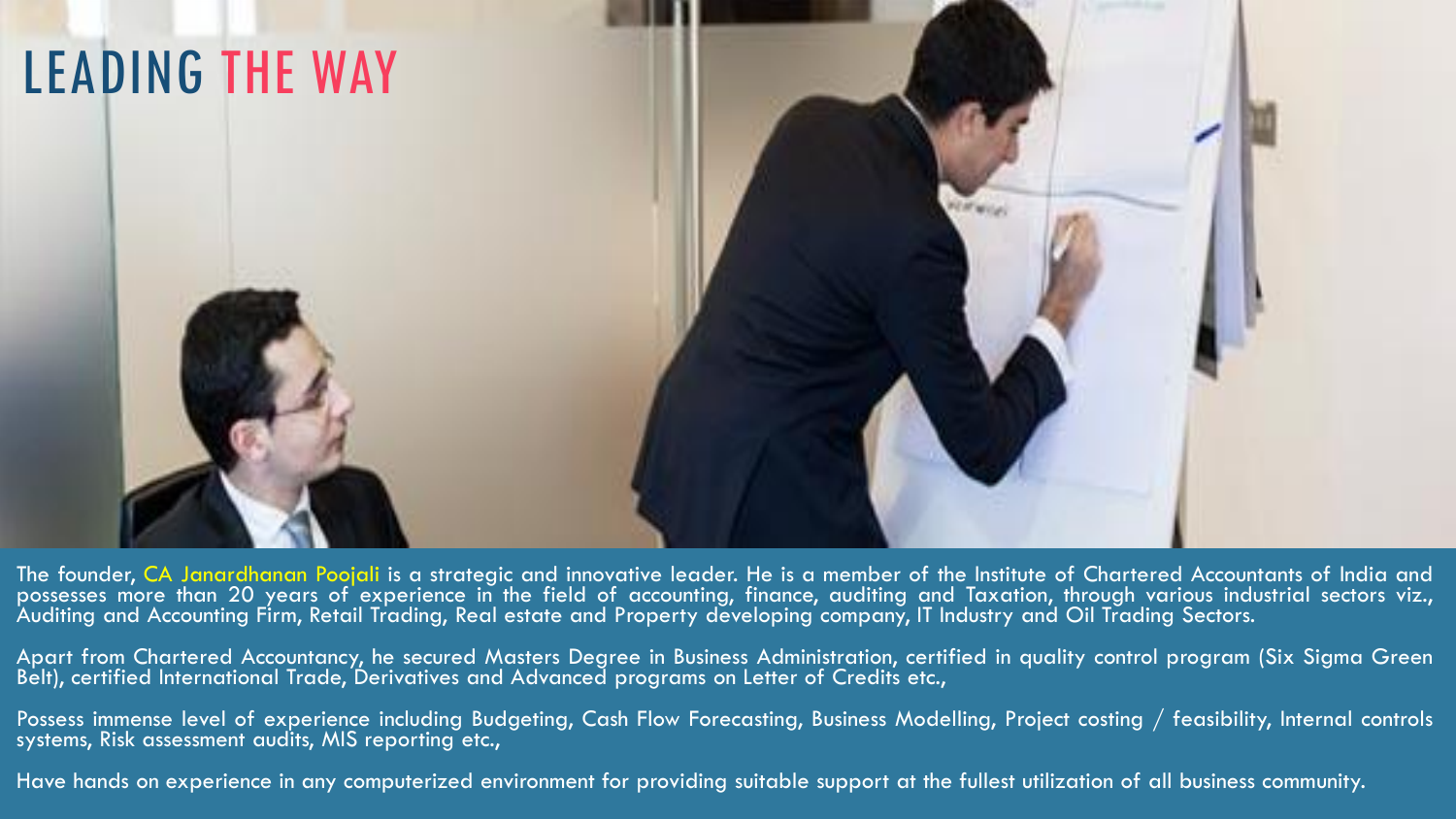

#### **VISION**

To be the most preferred consultancy service provider in Accounting, Auditing, Taxation and business advisory services and to be a well renowned entity in the Middle east region.

#### MISSION

Advise our clients through instant support for effective utilization of financial resources and achieve their desired business objectives.

Maintain quality standards at all stages of our assignment and get highest level of customer satisfaction.

Support our clients to handle complex financial and business related matters and suggest them with apt solutions that add values to their business.

Develop smooth and collaborative relationship with all customers and fulfilling their requirements in a timely and efficient manner.

#### VALUES

Independency in reporting, Integrity, Confidentiality and Consistency are integral part of all our services.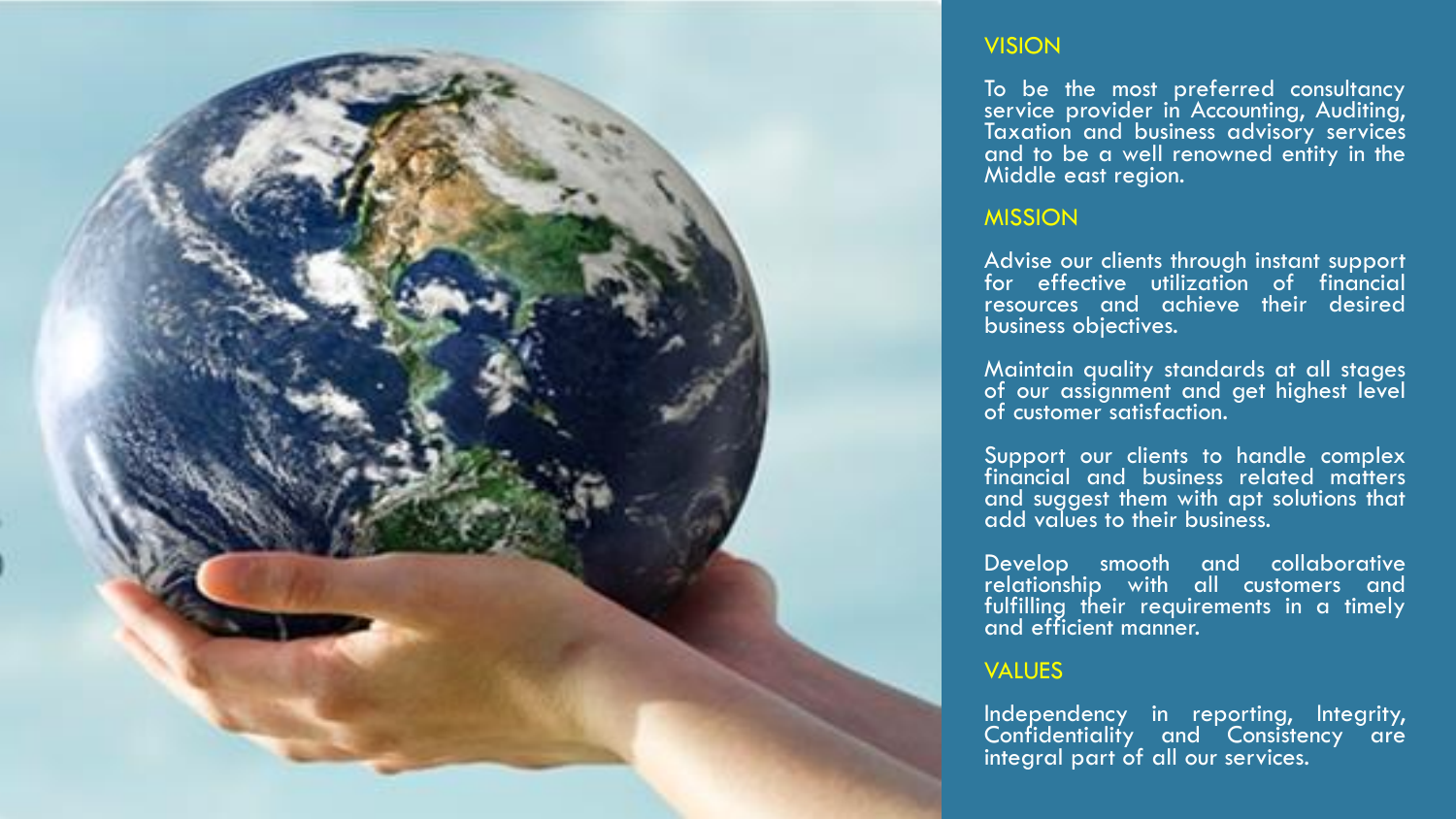

Accounting, Auditing, Taxation and Business consulting are common requirements in today's complex business world. At JMC, we pay special attention to understand the nature of your issues and help you solve them in an efficient manner.

#### ABOUT US

We are registered consultancy service provider as per the regulations of Sharjah Media City Free Zone, Government of Sharjah and strictly adhere to International Standards on quality control and auditing.

We strictly follow the International Financial Reporting Standards (IFRS) and use technological support that complement our audit approach in all phases of the audit process – planning, execution and reporting.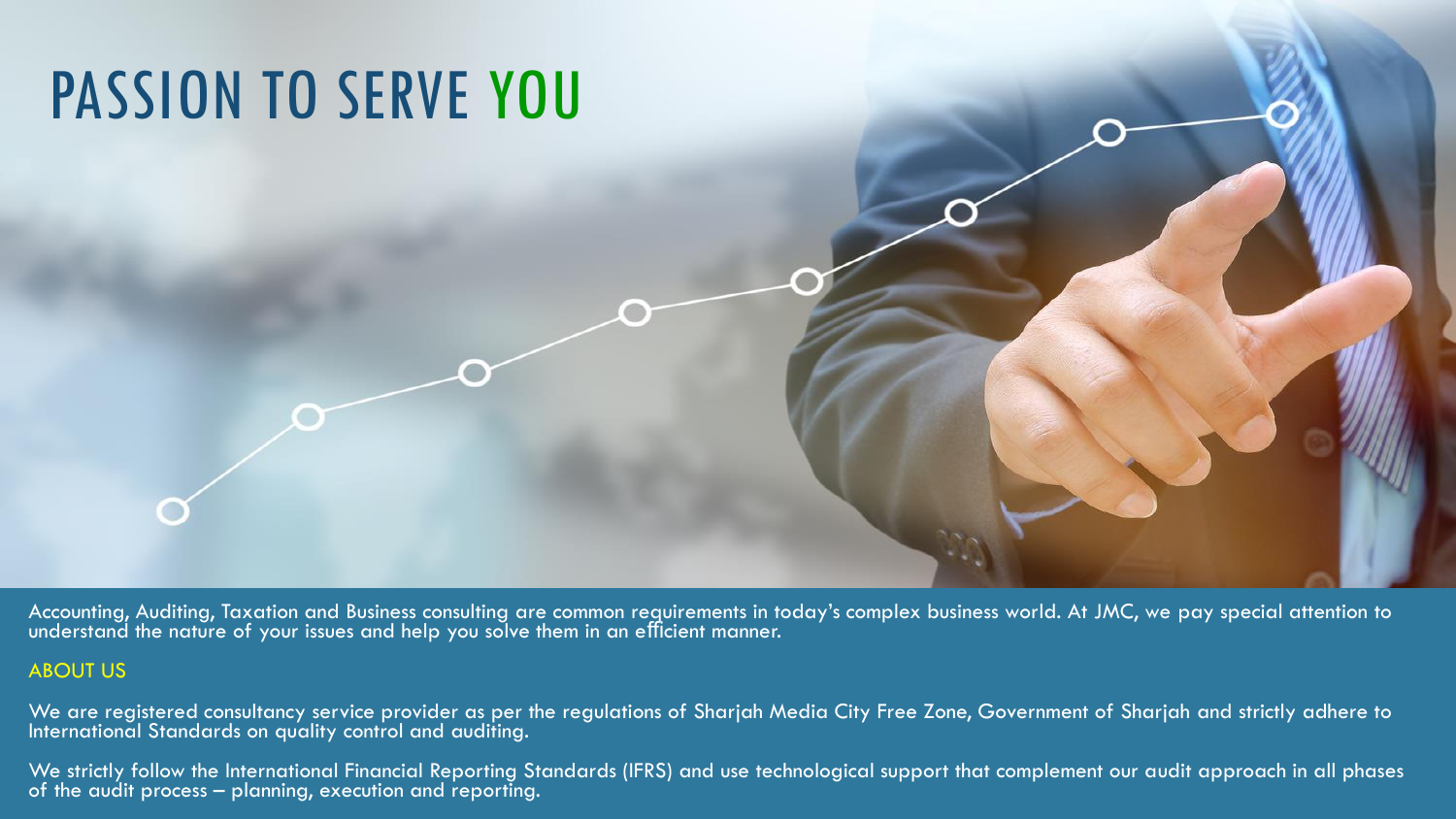# OUR SERVICES



We offer accounting services that significantly reduce your burden of administrative and maintenance of record keeping. You will be guided to focus on your core risk areas and improve the performance towards growing business opportunities and requirements.

#### The services offered includes:

- Accounting/book keeping
- Online/onsite accounting
- Consolidation of accounts
- Verification, compilation and maintenance of fixed assets
- Verification of inventory and its valuations (incl. hedging)
- Setting up of accounting system, mapping of chart of accounts, documentation procedures as per process flow/business models.
- Project (construction) cost management and accounting
- Software selection, installation and support

#### **AUDITING & TAX SERVICES**

- **External audit**
- **Internal Audit**
- Internal control system study and evaluation
- Risk assessment audit
- Information system audit and review engagements
- HR / performance appraisals audit
- VAT Advisory / Implementation **consulting**
- Tax audit / Cost audit
- **Special Audit**

#### **ASSURANCE SERVICES**

- Business valuations
- Mergers and acquisitions
- Business restructuring
- Agreed upon procedures, reviews and compliances
- Due diligence
- Forensic and other investigations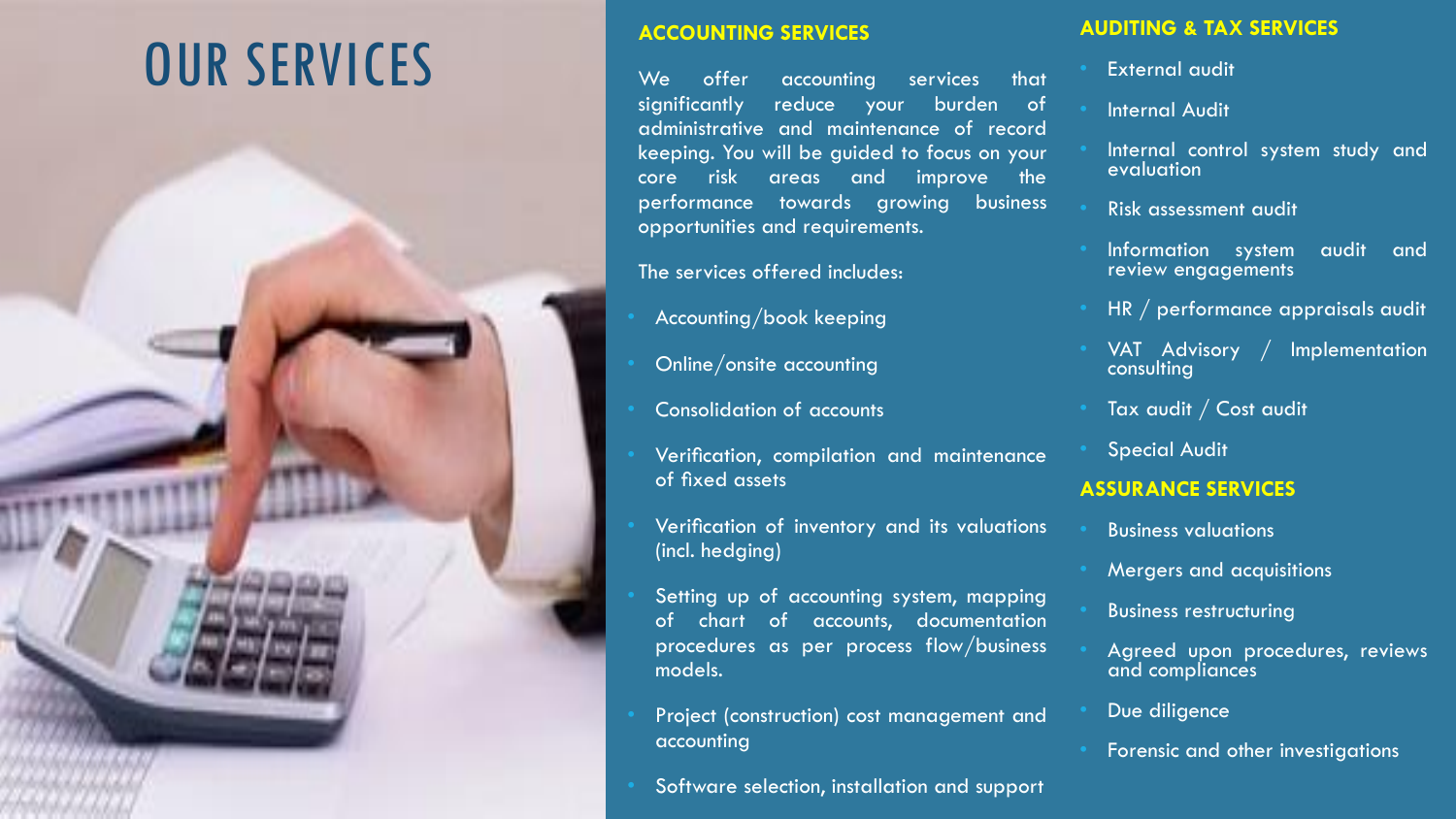# AUDIT FOCUS DETAILING FEW

#### **INTERNAL AUDIT , RISK ASSESSMENT AND REGULATORY COMPLIANCES**

Modern management always concerns about addressing and resolving the risk areas,<br>establishment of adequate internal control adequate internal systems, process improvements, enterprise risk management programs and regulatory compliance.

Our internal audit system is purely a risk-based approach that supports all our clients to achieve greater performance and operating efficiency.

- **Establishment** of internal control systems considering the nature and scope of business.
- Identification of risk areas and advise for suitable measures to mitigate the risk.
- Link operational strategies with risk performance measures to achieve business goals
- Change management and business awarenes processes
- **Evaluating the key structures, dynamics and Evaluating the key structures** processes

#### **HR AUDIT**

Our scope of Audit covers examination of HR policies, procedures and regulatory with respect to an organization's personnel functions.

The HR functions and activities that are analyzed and reported are:

Planning, Recruitment and Selection of Manpower requirements

Legal Compliance and documentations maintenance

• Severance, Terminations, Compensation and Benefits related function

Performance Appraisal System, Training and Development

• Health Safety & work Environment

• Communication, Coordination and Disciplinary Procedures

#### **IT AUDIT**

Information is wealth. Now-a-days, there is lot of information security threats prevail across the globe. The essentiality of IT audits are vital for all businesses sectors. We engage into IT audits in order to fulfil the following objectives:

- Management controls are<br>functioning within information within information technology infrastructure in a manner that minimizes business risk
- Analyzing the adequacy and protection of information assets.
- Review and evaluation of automated information processing systems.
- Better IT controls
- Ensure data integrity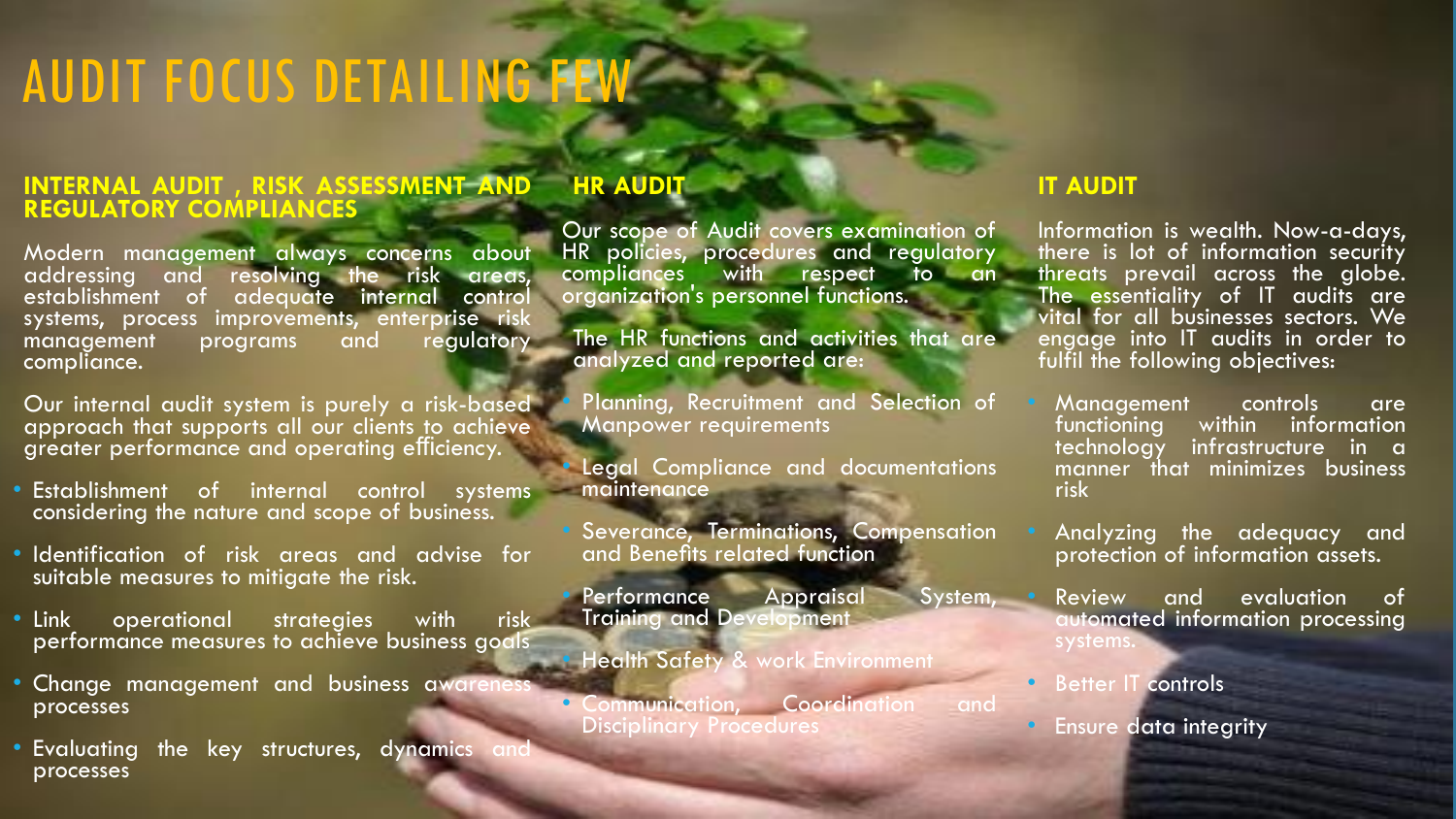#### **EXPANSION OF HUMAN CAPITAL THROUGH TRANSFORMATION.**

As the organization grows, it is also important to focus on people's management. The only factors of production that can be increased without limitation is the human resources.

• Structuring the Organization, segregation of authority and power in relation to duties and responsibilities.

- Corporate governance and succession plan
- Increased Employee productivity, assessing KRAs & fixing up of KPIs
- Performance management system, rewards & recognition programs
- Retention techniques & process
- Design and delivery of induction program for new employees
- Personality development positive attitude, motivation and stress management
- Functional competency selling, negotiation and business communication skills
- Managerial skills leadership, team building, decision making and delegation
- Change and conflict management

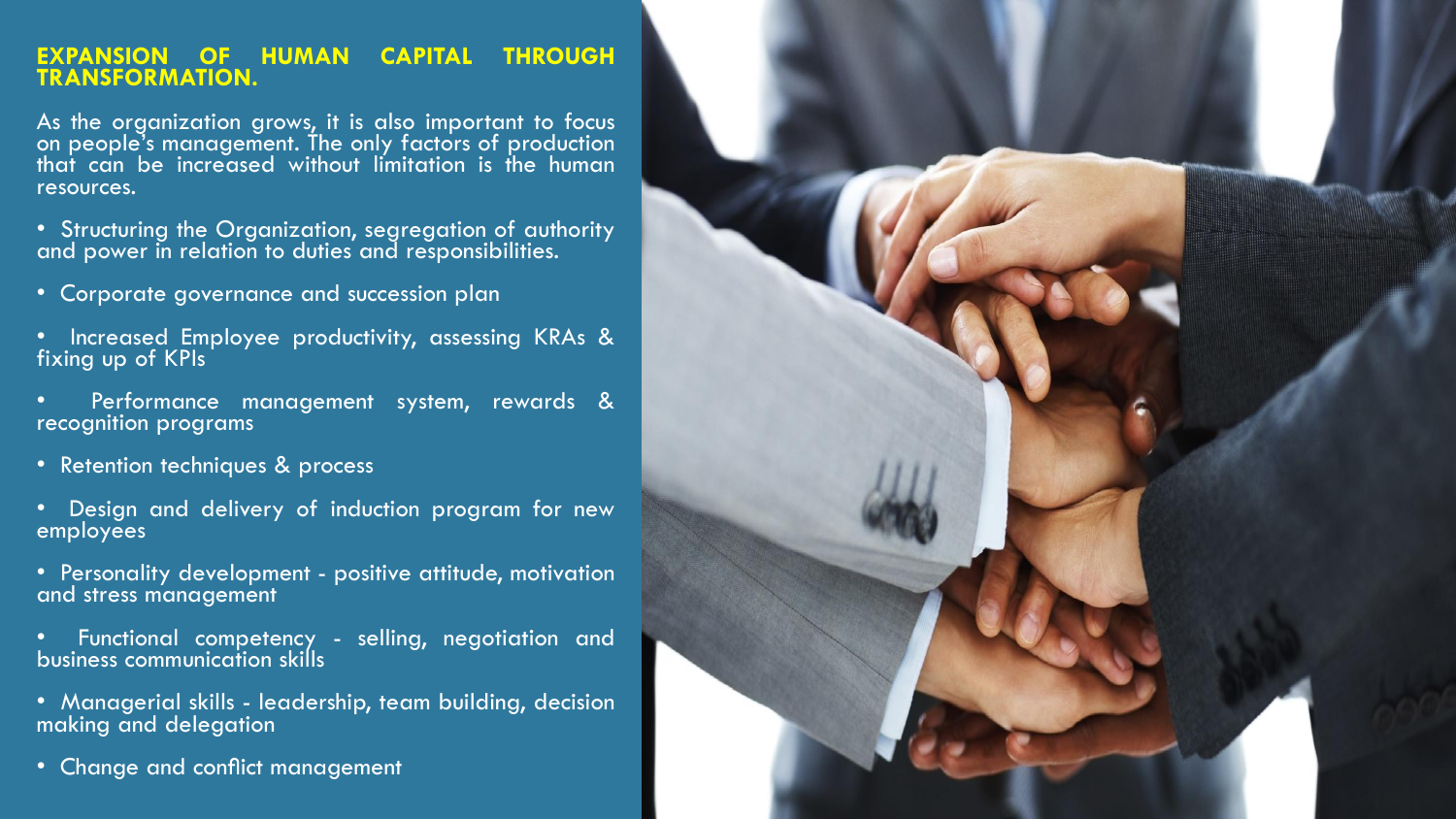

# STRATEGIC CONSULTING

#### **STRATEGIC MANAGEMENT / BUSINESS CONSULTANCY SERVICES**

Our consulting decorum covers project management services as well, so that you get the best possible outcome, with the best value for money.

Budgeting and forecasting

Strategic and business planning

Corporate governance

Management of Corporate finance

Risk management & quality control techniques

Project / Feasibility studies

Setting up of MIS reporting system

Corporate Business presentations.

Advising and drafting of commercial contracts / agreements / MOUs.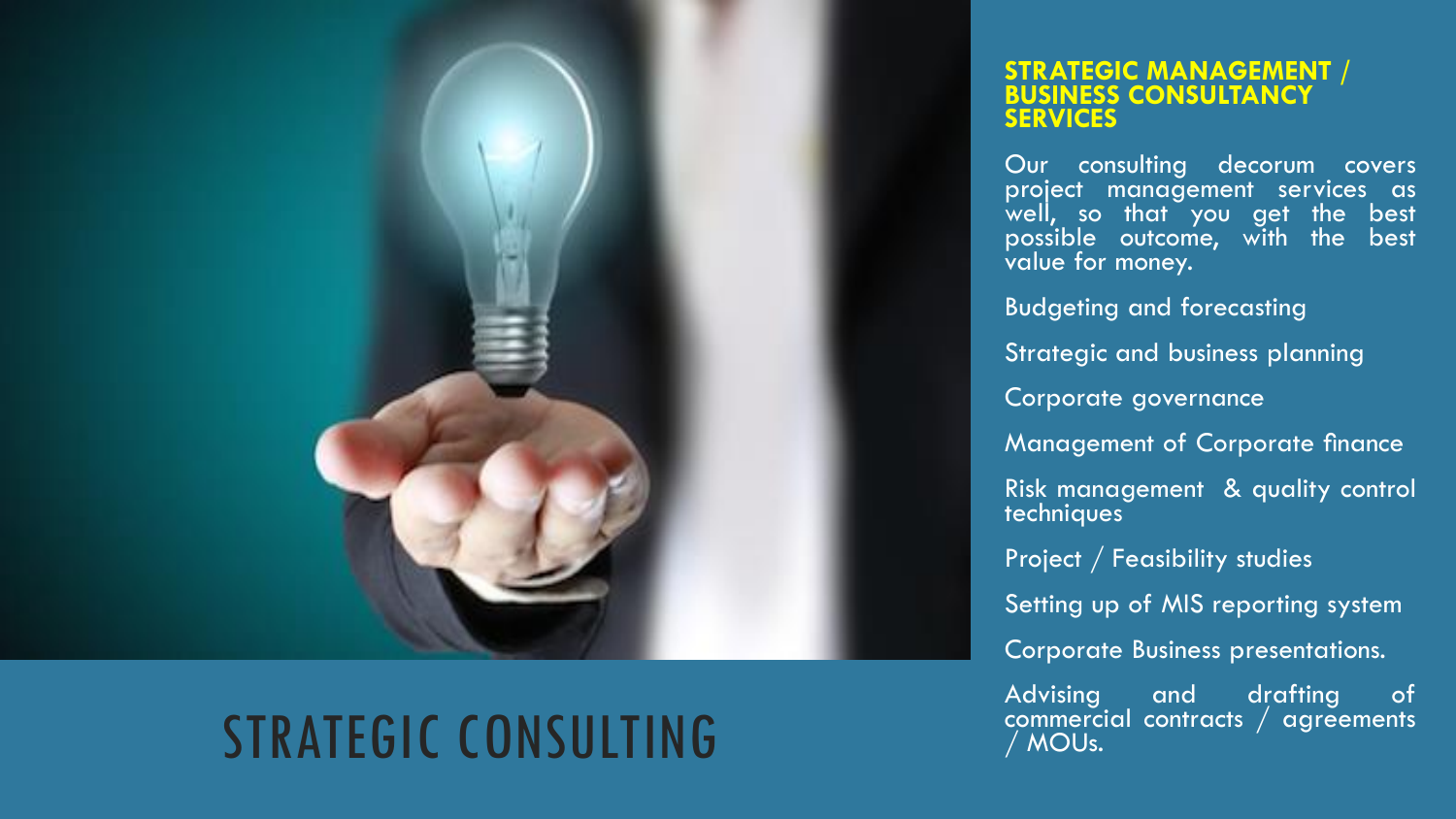

#### **PAYROLL SERVICES**

We help you for accurate and timely processing of your payroll and streamline various payroll related services irrespective of the size and location of your organization.

- Maintaining payroll information relating to all employees
- Salary processing including OT, bonus, incentives, etc.
- Preparation and delivery of pay slip of every employee as per the desired format
- Preparing salary transfer letters to the bank.
- Preparing accrual reports including end of service benefits / annual provisioning requirements.
- Employee travel expense management

#### **Accounts Payable/ Receivable/ Outsourcing on various general accounting.**

- Accounts payable/ Receivable workflow setup
- Payables vendor management and reconciliations.
- Receivables management, collection advises  $\overline{\phantom{a}}$ credit control mechanisms
- Employee expense processing
- Intercompany disputes, reconciliations and JV settlements.